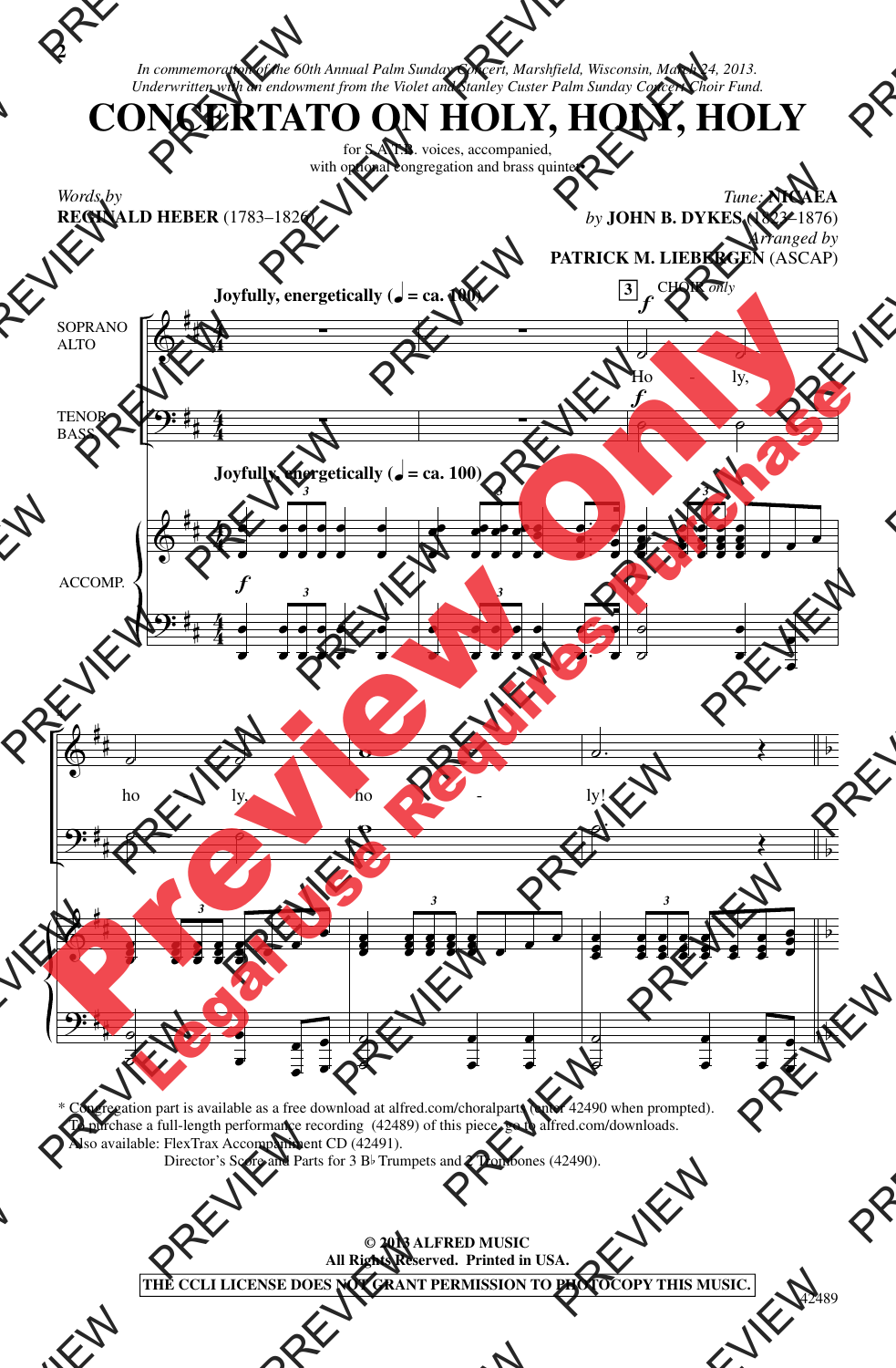

42489

 $\frac{3}{1}$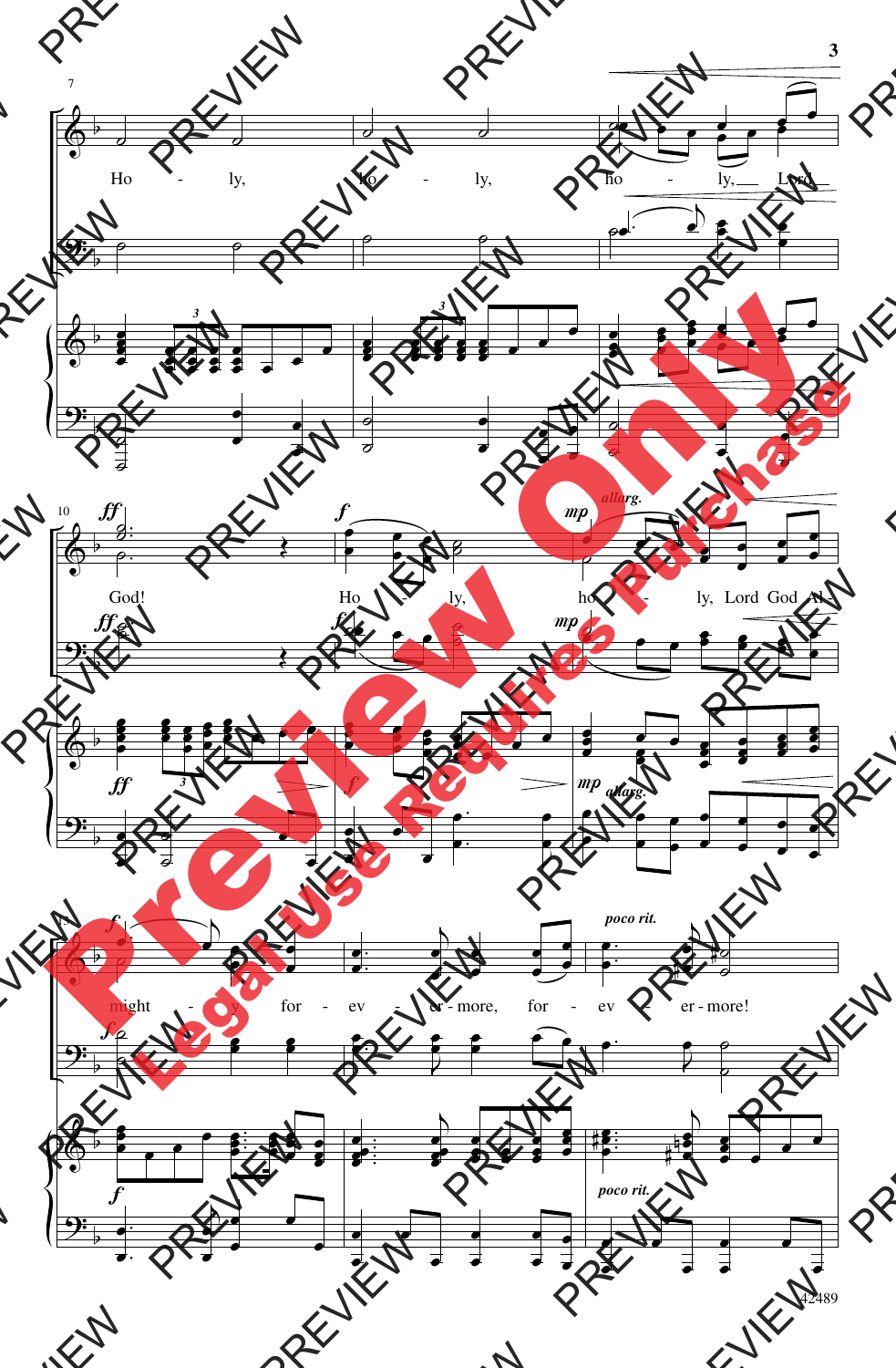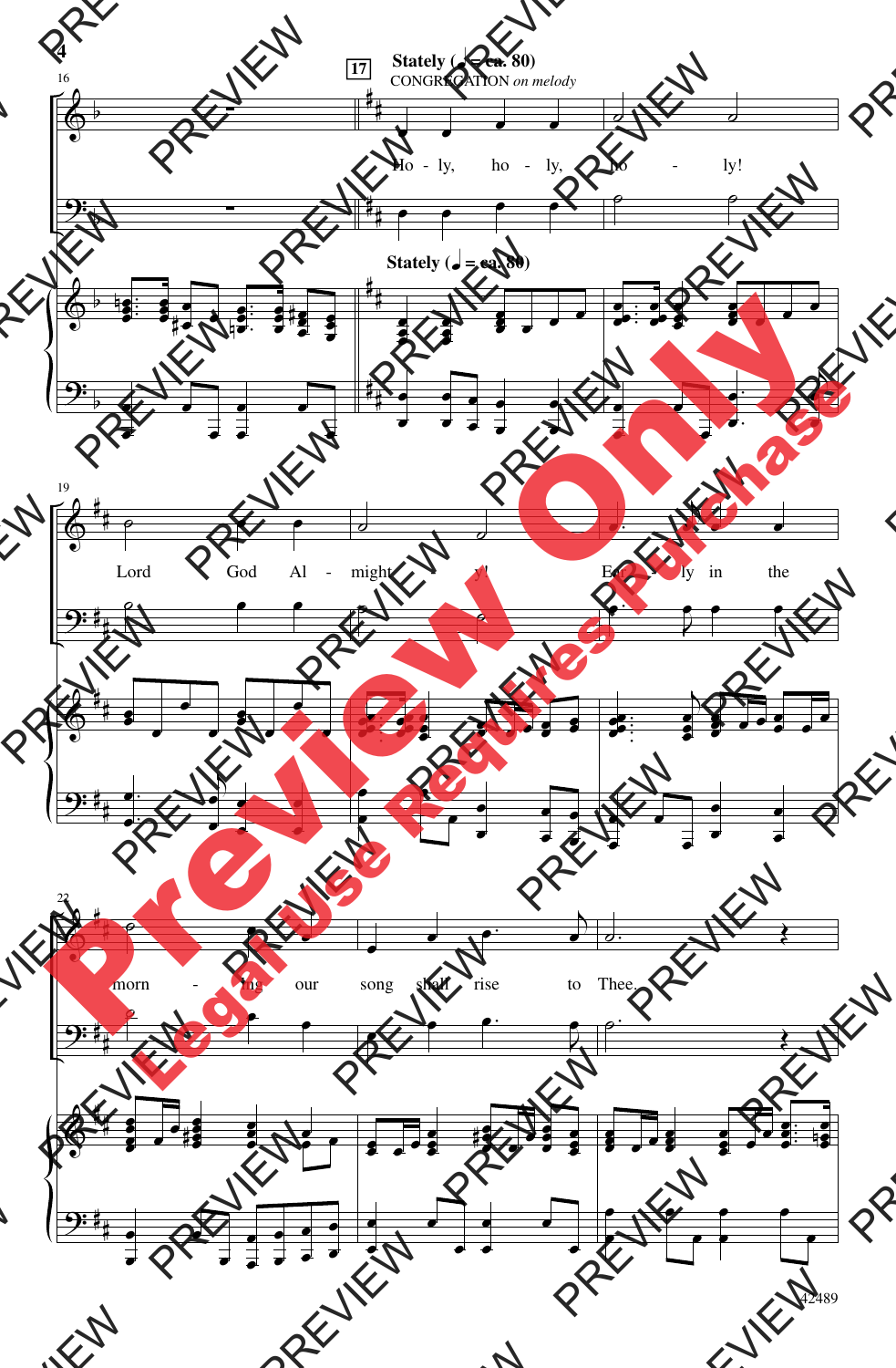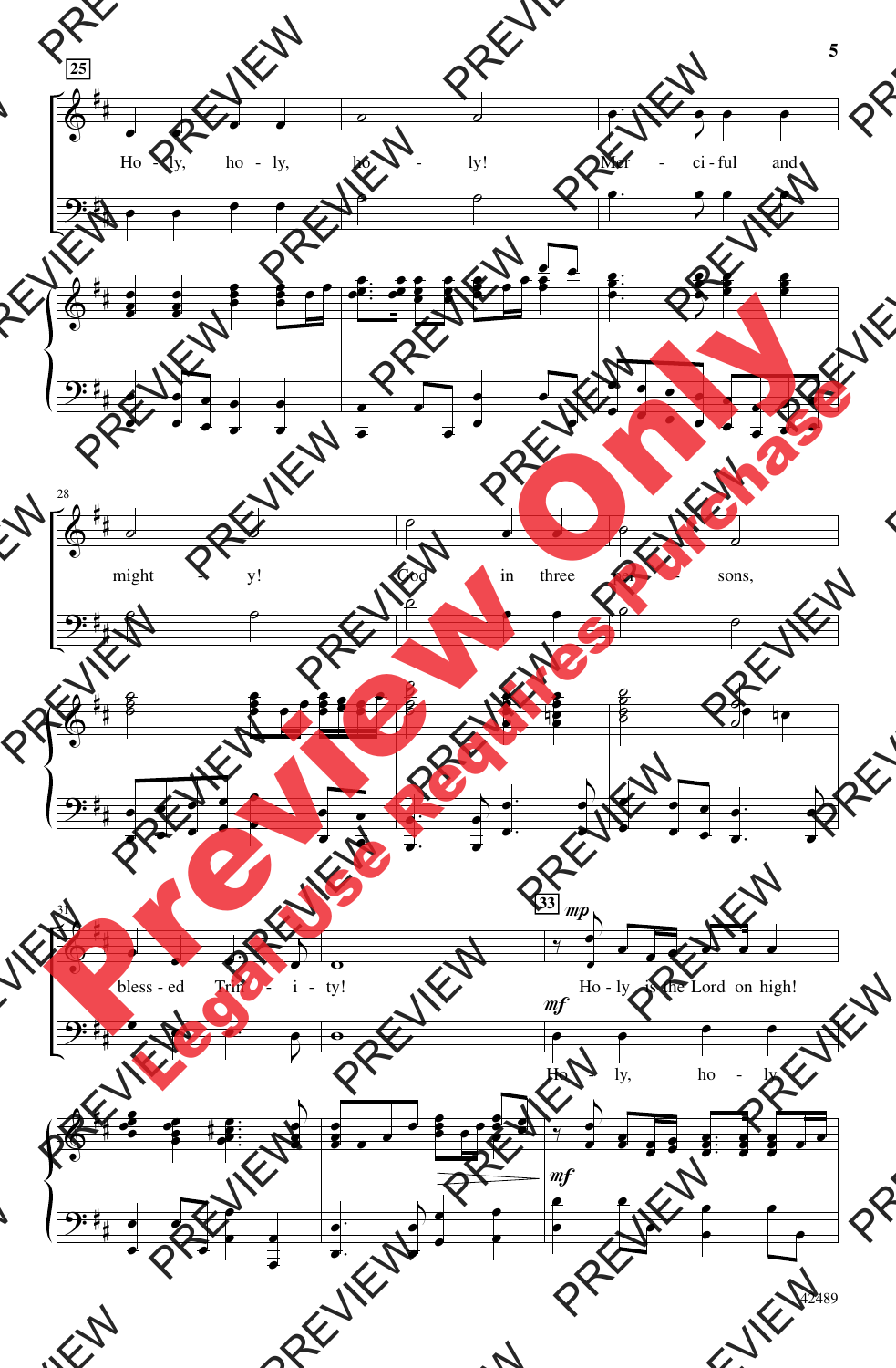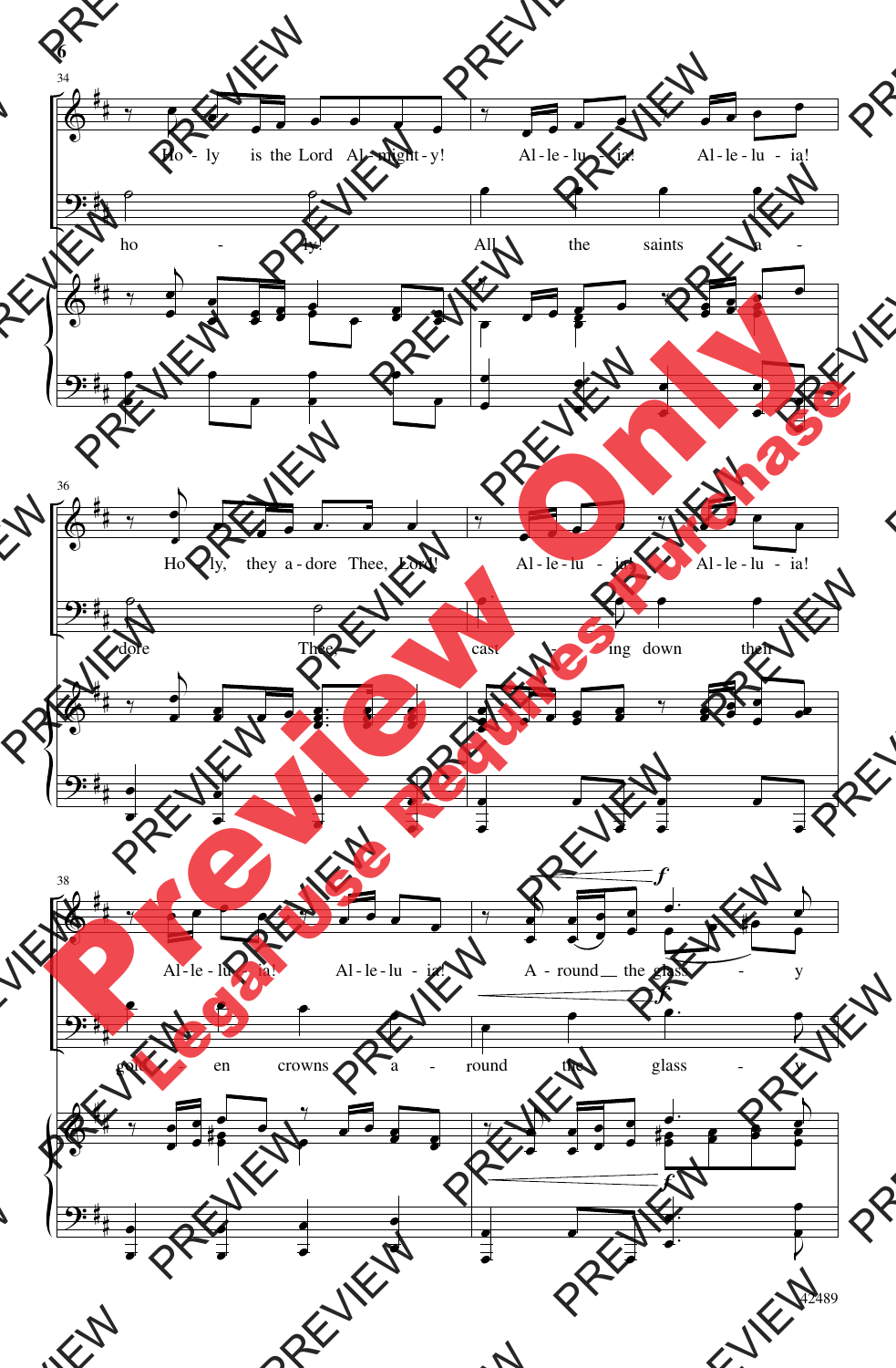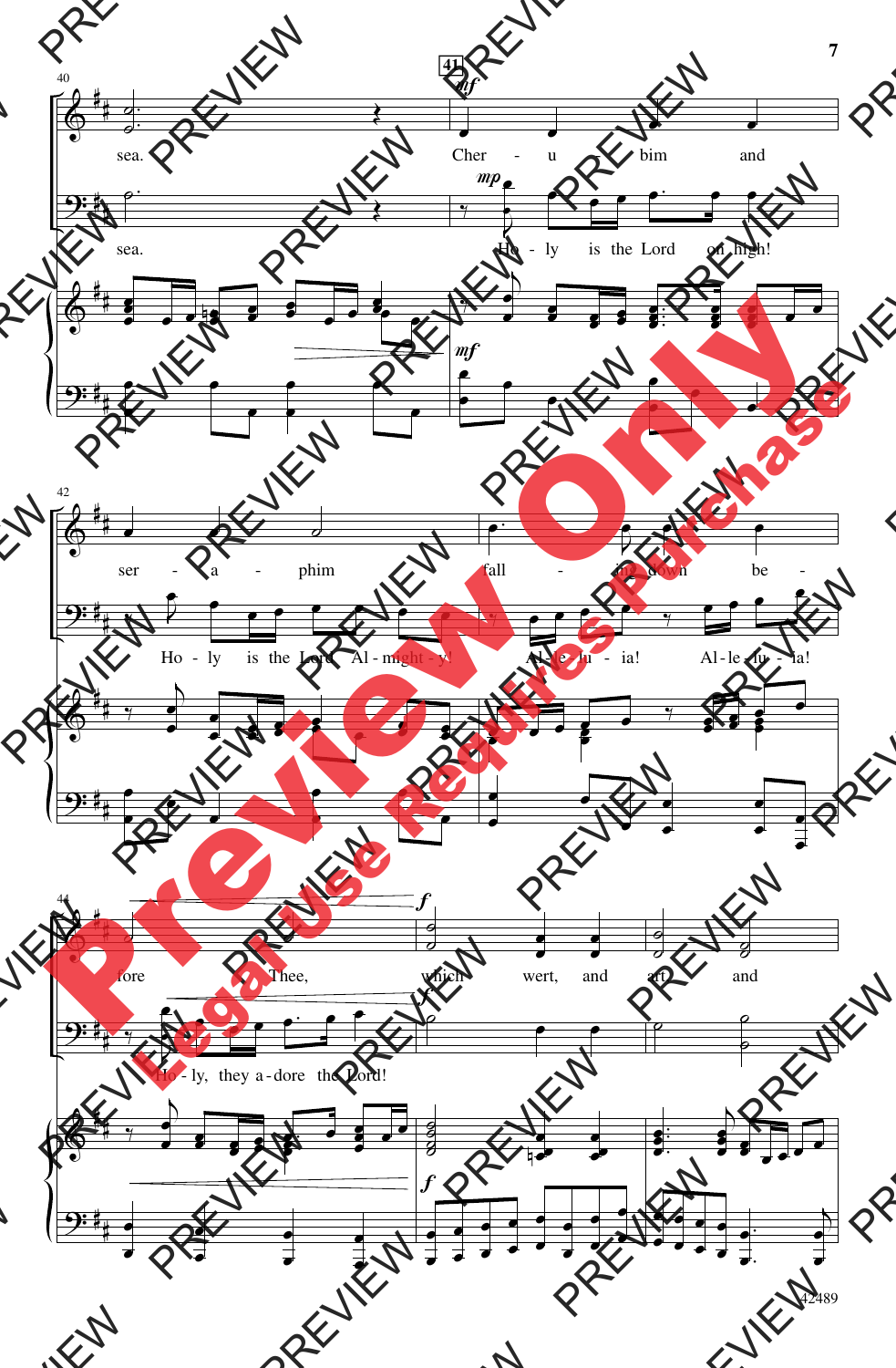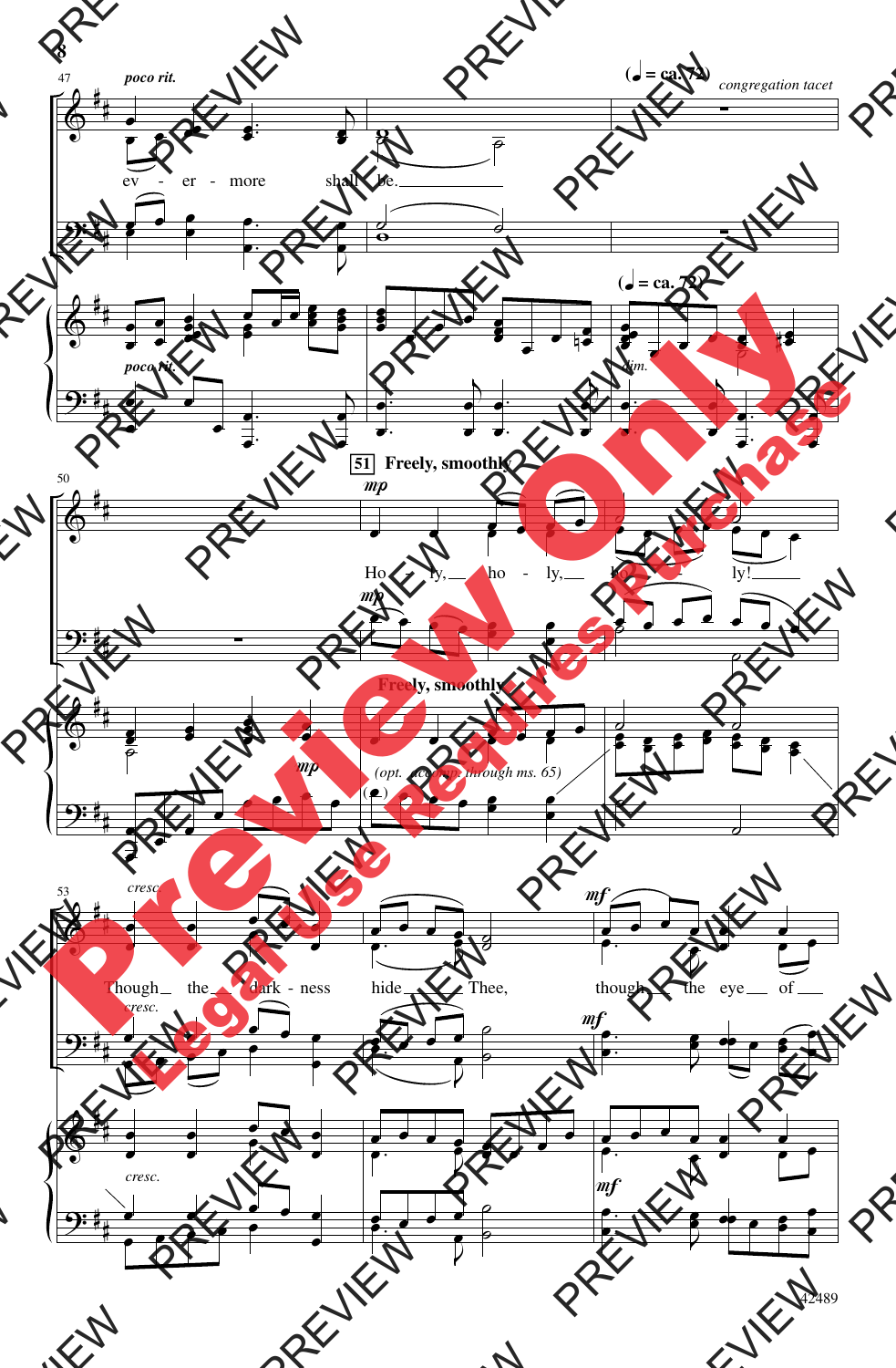

 $\boldsymbol{9}$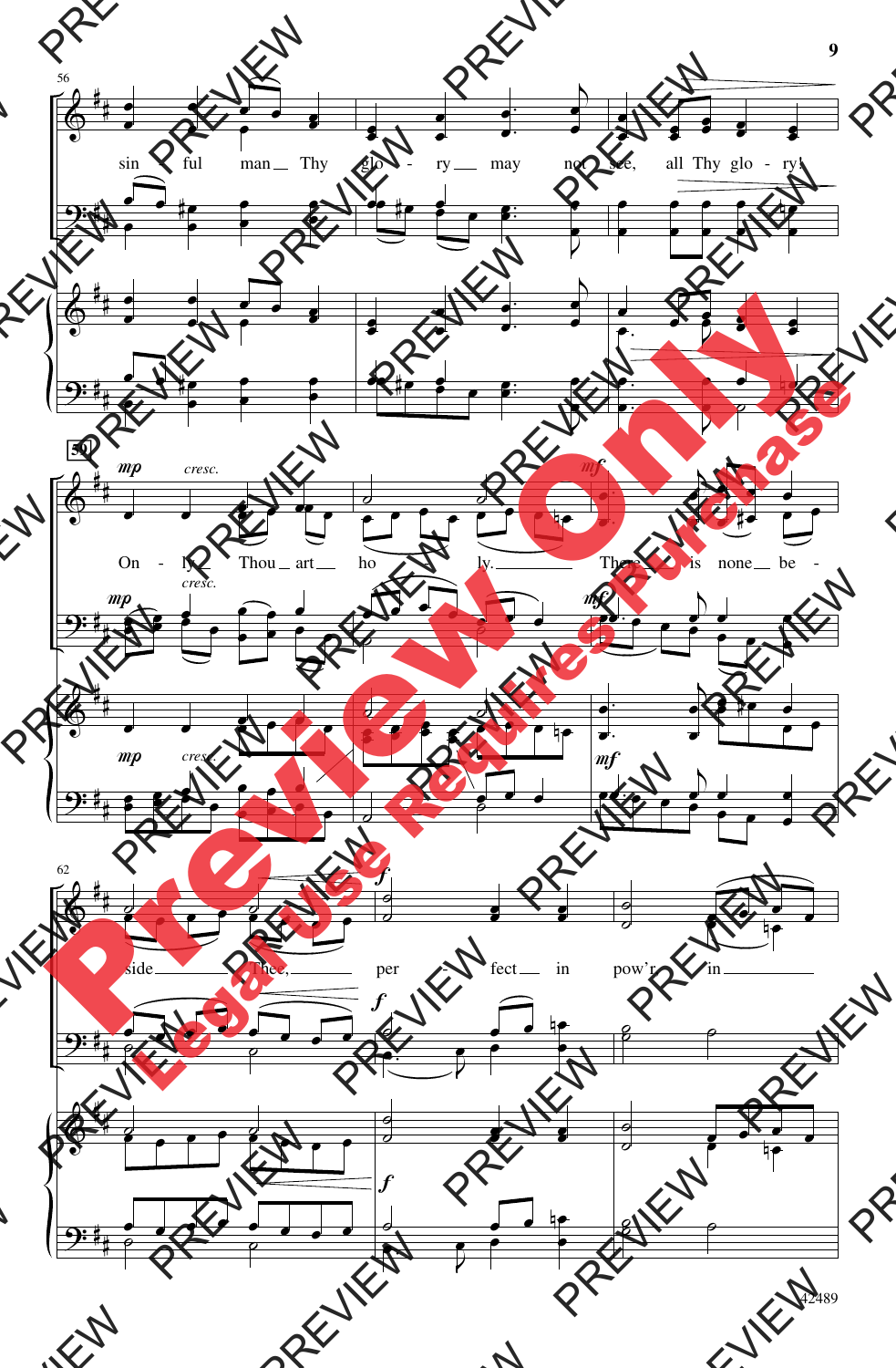